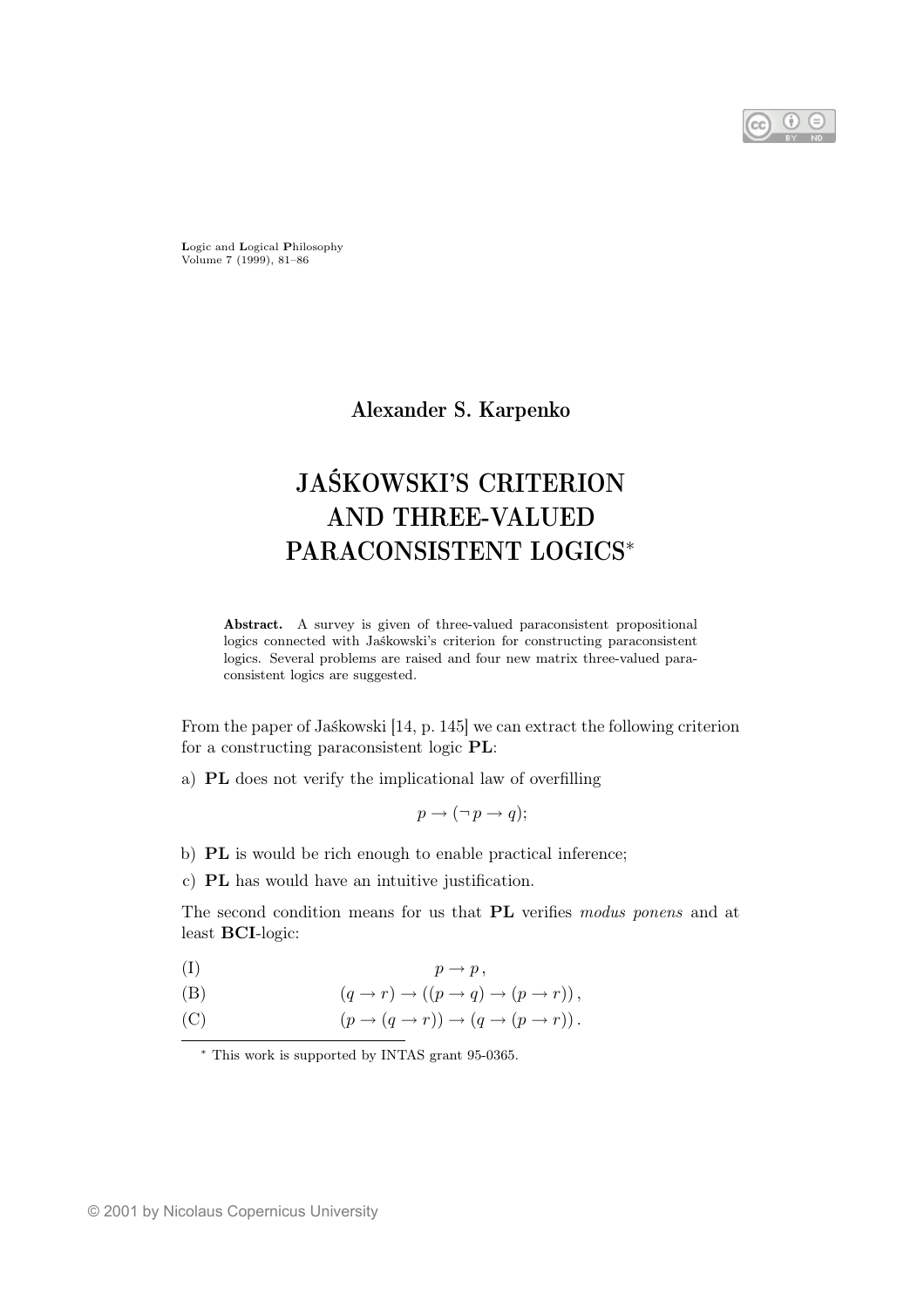

## 82 ALEXANDER S. KARPENKO

The third condition means that in three-valued PL restrictions of the unary operation  $\neg$  and the binary operations  $\supset$ ,  $\vee$ ,  $\wedge$  to the subset  $\{0,1\}$  coincide with the classical logical operations: negation, implication, disjunction and conjunction. Now let us consider some implications and negations:

| $\rightarrow$ $\begin{array}{ccc} 0 & \frac{1}{2} & 1 \end{array}$                                                                                                                                              |  |  |                                                                                                                                                                 | $\rightarrow_S$ 0 $\frac{1}{2}$ 1                                                                                       |  | $\rightarrow$ <sub>Se</sub> $\begin{vmatrix} 0 & \frac{1}{2} & 1 \end{vmatrix}$                                                                                                 |  |  |
|-----------------------------------------------------------------------------------------------------------------------------------------------------------------------------------------------------------------|--|--|-----------------------------------------------------------------------------------------------------------------------------------------------------------------|-------------------------------------------------------------------------------------------------------------------------|--|---------------------------------------------------------------------------------------------------------------------------------------------------------------------------------|--|--|
|                                                                                                                                                                                                                 |  |  |                                                                                                                                                                 |                                                                                                                         |  |                                                                                                                                                                                 |  |  |
| $\begin{array}{c ccccc}\n & & & & & & & & \\ \hline\n0 & 1 & 1 & 1 & & & & \\ \ast_{1/2} & 0 & \frac{1}{2} & 1 & & & \\ \ast_{1} & 0 & \frac{1}{2} & 1 & & & \\ \end{array}$                                    |  |  |                                                                                                                                                                 | $\begin{array}{c ccccc} & 0 & 1 & 1 & 1 \\ \ast_{1/2} & & 0 & \frac{1}{2} & 1 \\ \ast_{1} & & 0 & 0 & 1 \\ \end{array}$ |  | $\begin{array}{c cc} 0 & 1 & 1 & 1 \\ *1_{/2} & 0 & 1 & 1 \\ *1 & 0 & 1 & 1 \end{array}$                                                                                        |  |  |
|                                                                                                                                                                                                                 |  |  |                                                                                                                                                                 |                                                                                                                         |  |                                                                                                                                                                                 |  |  |
|                                                                                                                                                                                                                 |  |  |                                                                                                                                                                 |                                                                                                                         |  |                                                                                                                                                                                 |  |  |
|                                                                                                                                                                                                                 |  |  |                                                                                                                                                                 |                                                                                                                         |  |                                                                                                                                                                                 |  |  |
| $\begin{tabular}{c cc} $\longrightarrow_{\mbox{H}}$ & $0$ & $\frac{1}{2}$ & $1$ \\ \hline $0$ & $1$ & $1$ & $1$ \\ \hline $\frac{1}{2}$ & $0$ & $1$ & $1$ \\ $*1$ & $0$ & $\frac{1}{2}$ & $1$ \\ \end{tabular}$ |  |  | $\begin{array}{c ccccc}\n\multicolumn{3}{c }{\rightarrow_L} & 0 & \frac{1}{2} & 1 \\ \hline\n0 & 1 & 1 & 1 \\ \frac{1}{2} & \frac{1}{2} & 1 & 1 \\ \end{array}$ |                                                                                                                         |  | $\begin{array}{c ccccc}\n-\lambda_K & 0 & \frac{1}{2} & 1 \\ \hline\n0 & 1 & 1 & 1 \\ \frac{1}{2} & \frac{1}{2} & \frac{1}{2} & 1 \\ \ast_1 & 0 & \frac{1}{2} & 1\n\end{array}$ |  |  |
|                                                                                                                                                                                                                 |  |  |                                                                                                                                                                 |                                                                                                                         |  |                                                                                                                                                                                 |  |  |
|                                                                                                                                                                                                                 |  |  |                                                                                                                                                                 |                                                                                                                         |  |                                                                                                                                                                                 |  |  |
|                                                                                                                                                                                                                 |  |  |                                                                                                                                                                 |                                                                                                                         |  |                                                                                                                                                                                 |  |  |
|                                                                                                                                                                                                                 |  |  | $p \mid \neg_{\mathrm{J}} p \mid \sim p \mid \lceil p \mid \rceil p \mid \Diamond p$                                                                            |                                                                                                                         |  |                                                                                                                                                                                 |  |  |
|                                                                                                                                                                                                                 |  |  |                                                                                                                                                                 |                                                                                                                         |  |                                                                                                                                                                                 |  |  |
|                                                                                                                                                                                                                 |  |  |                                                                                                                                                                 |                                                                                                                         |  |                                                                                                                                                                                 |  |  |
|                                                                                                                                                                                                                 |  |  | $\begin{array}{c ccccc} 0 & 1 & 1 & 1 & 1 & 0 \\ \hline^{-1}\gamma_2 & 0 & ^{1}\gamma_2 & 1 & 0 & 1 \\ 1 & ^{1}\gamma_2 & 0 & 0 & 0 & 1 \end{array}$            |                                                                                                                         |  |                                                                                                                                                                                 |  |  |

In the above mentioned paper, Jaśkowski (with a reference to J. Słupecki) gives the first example of a matrix three-valued paraconsistent logic with the following operations:  $\rightarrow_J$  and  $\neg_J$ . But the thesis

$$
(Luk) \t\t\t p \to (\neg p \to (\neg \neg p \to q)),
$$

which was already known to J. Łukasiewicz, holds in this logic. This was the reason for Jaśkowski to reject this logic.

It is really surprising that Jaśkowski did not take as negation the involution  $\sim$  from Łukasiewicz's three-valued logic **Ł**<sub>3</sub> with initial operations  $\{\rightarrow_L, \sim\}$  [17]. The most famous three-valued paraconsistent logic which was constructed independently in many works is the one with  $\rightarrow$ <sub>J</sub>,  $\sim$ , and  $\vee$  as max,  $\wedge$  as min (see [24], [4], [7, p. 214], [21]<sup>1</sup>). Let us denote this logic by  $\mathbf{A}_{\text{I}}$ .

<sup>1</sup> We have also a first-order paraconsistent logic introduced by N. C. A. da Costa in 1964. Cf. also Rozonoer's [21].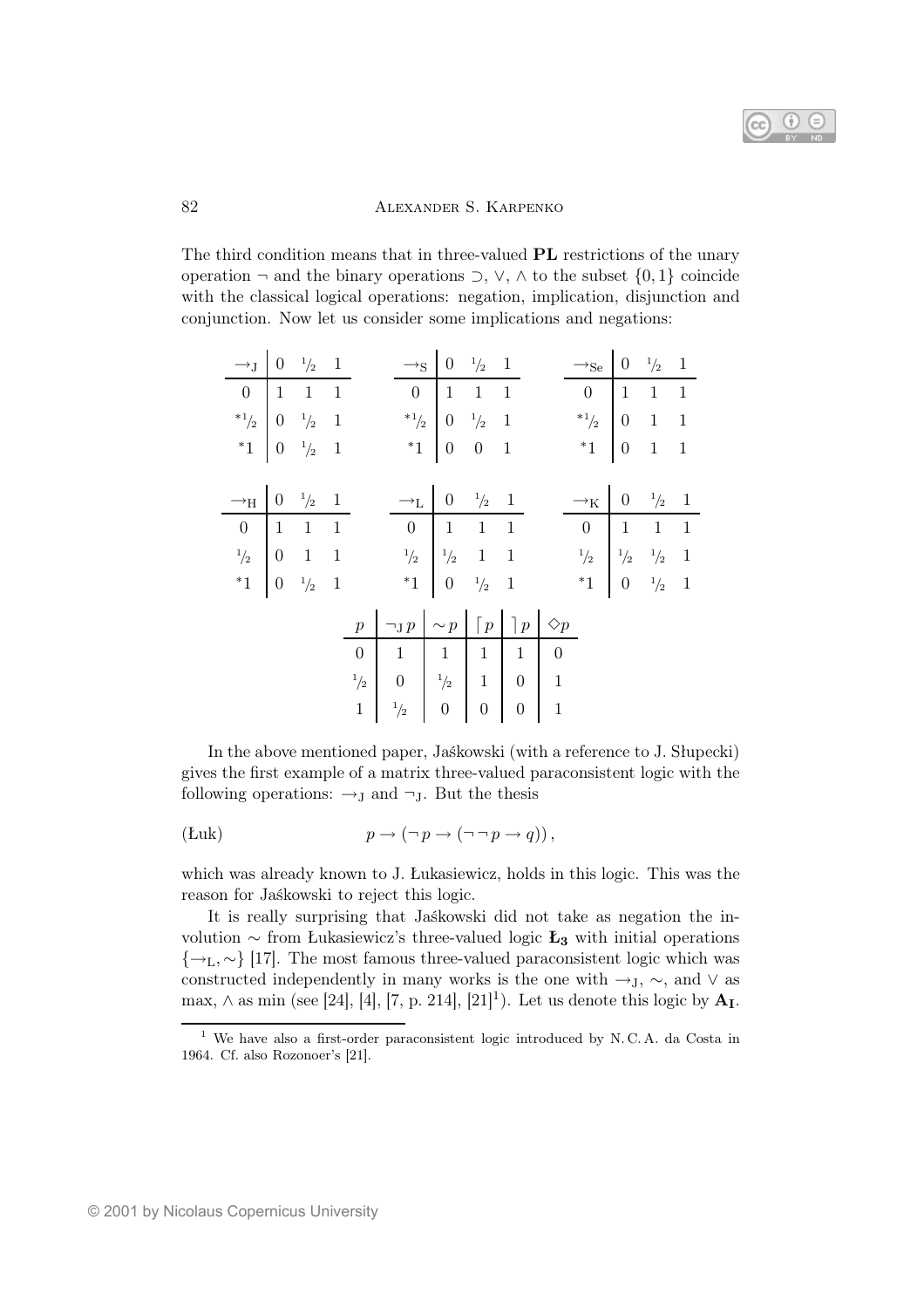

Now let us consider other three-valued paraconsistent logics. B. Sobociński [23] axiomatized three-valued matrix logic with operations  $\rightarrow_S$  and  $\sim$ . It turns out that this logic  $(\mathbf{S}_1)$  is the implication-negation fragment of **RM** [19]. In [9] we have a full axiomatization of the three-valued case of RM, namely, RM3.

The situation in as follows: to relevant logic  $\bf{R}$  [1] the two following axioms are added

$$
(\neg A \land B) \to (A \to B),
$$
  
 
$$
A \lor (A \to B).
$$

A. Avron [5] proved that  $A_1$  and RM3 are identical (see also [6]):

$$
p \rightarrow_S q = (p \rightarrow_J q) \land \sim q \rightarrow_J \sim p),
$$
  

$$
p \rightarrow_J q = q \lor (p \rightarrow_S q).
$$

D. Batens [7, p. 201] considered another three-valued paraconsistent logic: Heyting's three-valued implication  $\rightarrow$ H with involution  $\sim$ . But Batens rejects this logic (let us denote it by  $B_1$ ) because adding disjunction to it yields several unpleasant consequences.

Note that the implication of  $S_1$  is relevant, the implication of  $B_1$  intuitionistic, whereas the implication of  $A_1$  classical.

Now I want to attract readers attention to a different famous three-valued paraconsistent logic, namely  $P_1$  [17] with operations  $\rightarrow_{Se}$  and [. Here operations  $\vee$  and  $\wedge$  are defined by means of  $\rightarrow$ <sub>Se</sub> and  $\lceil$ , where  $p \vee q$  is not max,  $p \wedge q$  is not min. For the first time truth-tables for these operations appeared in [10], where they were used for the refutation of some tautologues of  $C_2$ which are invalid in the paraconsistent logic  $C_1$  of N.C.A. da Costa. See also [11], where  $P_1$  was called as **F**. The logic  $P_1$  was also independently found by C. Mortensen in 1979, who called it  $C_{0,1}$  (see [18, p. 299]). See also A. Arruda's system V1 in [2] and in [25].

Only in 1997 E. K. Vojshvillo and J-Y. Béziau [8] discovered independently that in  $P_1$  from  $\lceil A \rceil$  and  $\lceil A \rceil$  follows B. So,  $P_1$  contains the formula (Łuk). About unusual properties of  $P_1$  see [15].

Let us note that, if in the full  $P_1$  the operation  $\lceil$  is replaced by the operation  $\sim$  then we have Mortensen's paraconsistent logic  $C_{0,2}$  [18] which is a generalization of da Costa's logic  $C_1$ .

Now we consider the following two three-valued paraconsistent logics: Priest's logic LP [20], and D'Ottaviano's logic  $J_3$  [12]. The first is Kleene's three-valued logic  $\{\rightarrow_K, \sim, \vee, \wedge\}$  [16] with two designated truth-values.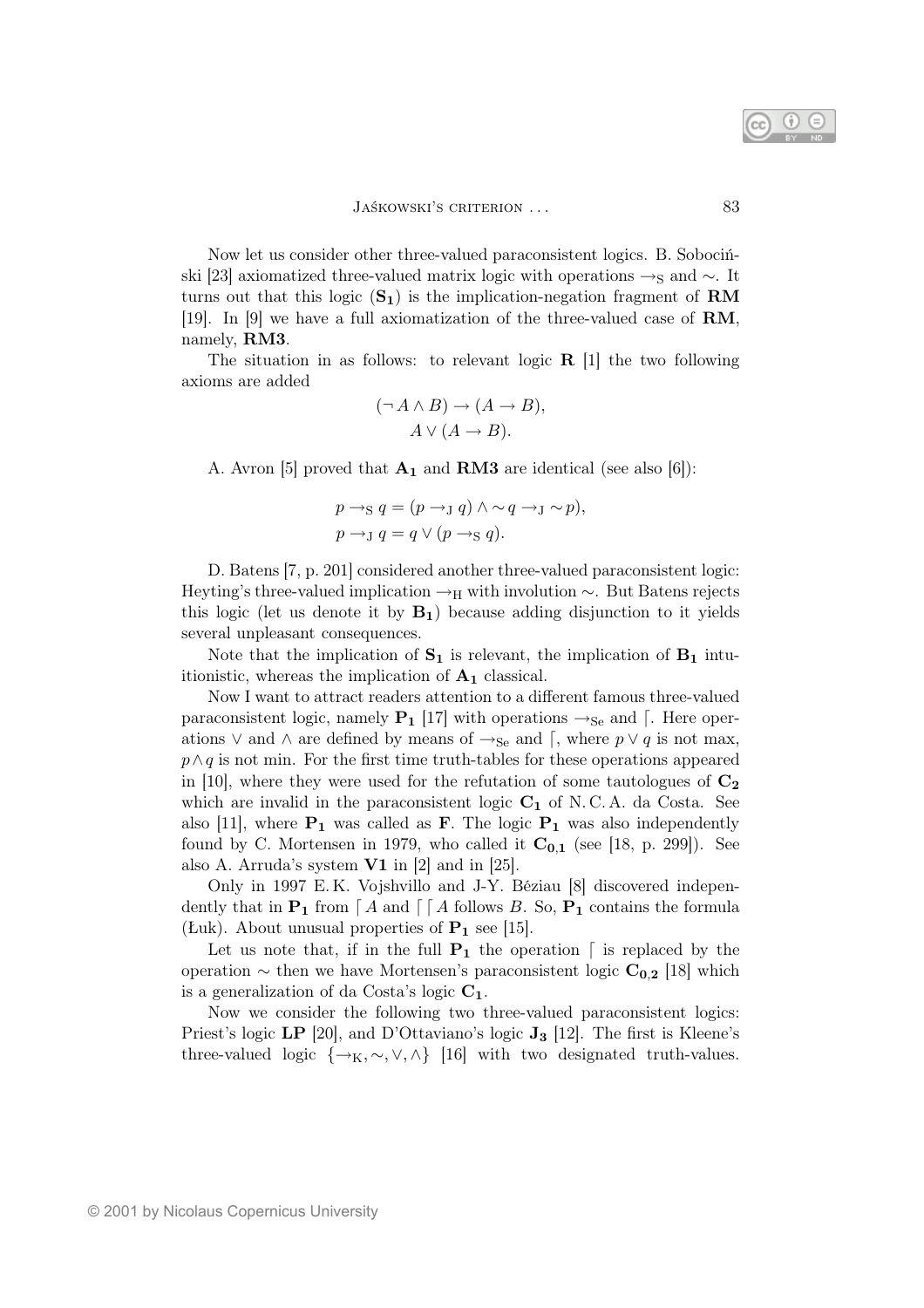

#### 84 **ALEXANDER S. KARPENKO**

F. Asenjo [3] was the first to propose this logic. It is well known that such logic verifies all tautologies of classical propositional logic  $C_2$ . So we have there the law of noncontradiction and the law  $p \to (\neg p \to q)$ . But G. Priest defines a relation of logical consequence such that B does not follow from  ${A, \neg A}$ , and as a consequence *modus ponens* is invalid. The second is the logic  $A_1$  with the extra connective  $\diamond$ . The functional properties  $J_3$  are the same as those of Łukasiewicz's three-valued logic  $\{\rightarrow_L, \sim\}$  [17], but with the two designated truth-values. D'Ottaviano suggests two axiomatizations of  $J_3$  and one of them is rather unusual: it is an extension of from  $C_2$  with the operations  $\rightarrow_J$ ,  $\lambda$ ,  $\sim$  (see especially in [13, ch. IX]). So we once more have the law of noncontradiction and the law  $p \to (\neg p \to q)$ . Then the question arises, why do we criticize these laws?

At last, we can suggest four new three-valued paraconsistent logics:  $\{\rightarrow_J, [\}, \{\rightarrow_S, [\}, \{\rightarrow_H, [\}, \text{and } \{\rightarrow_L, [\}. \text{But all these logics as well as} \]$  $P_1$  verify the formula (Łuk).

In connection with the formula (Łuk) the problem arises of making more precise the notion of paraconsistent logic. In a usual way, a logic is paraconsistent iff from A and  $\neg A$  does not follow an arbitrary B. Now D. Batens suggests to restrict this notion: A logic with the formula (Łuk) is not strictly paraconsistent, i.e., for some A: B is derivable from A and  $\neg A$ .

Incidentally, E. K. Vojshvillo suggests the following generalization of the notion of paraconsistency: A logic is paraconsistent, if it does not contain a finite set of formulas from which an arbitrary formula  $B$  is derivable.

We still have another problem. Although Johanson's minimal logic is paraconsistent in the usual sense, it verifies the formula  $p \to (\neg p \to \neg q)$ . (Jaśkowski pointed out that Kolmogorov's logic has the same properties [14, p. 146]). For details, see [8], where new definitions of paraconsistent logic are given.

### References

- [1] Anderson, A. R., and N. D. Belnap, jr., Entailment: The Logic of Relevance and Necessity, Vol. 1. Princeton, 1975.
- [2] Arruda, A. I., "On the imaginery logic of N. A.Vasiľev", in: Non-Classical Logics, Model Theory and Computability, North-Holland, Amsterdam, 1977, pp. 3– 24.
- [3] Asenjo, F. G., La Idea de un Calculo de Antinomias, Seminario Mathematico, Universidad Nacional de La Plata, 1953.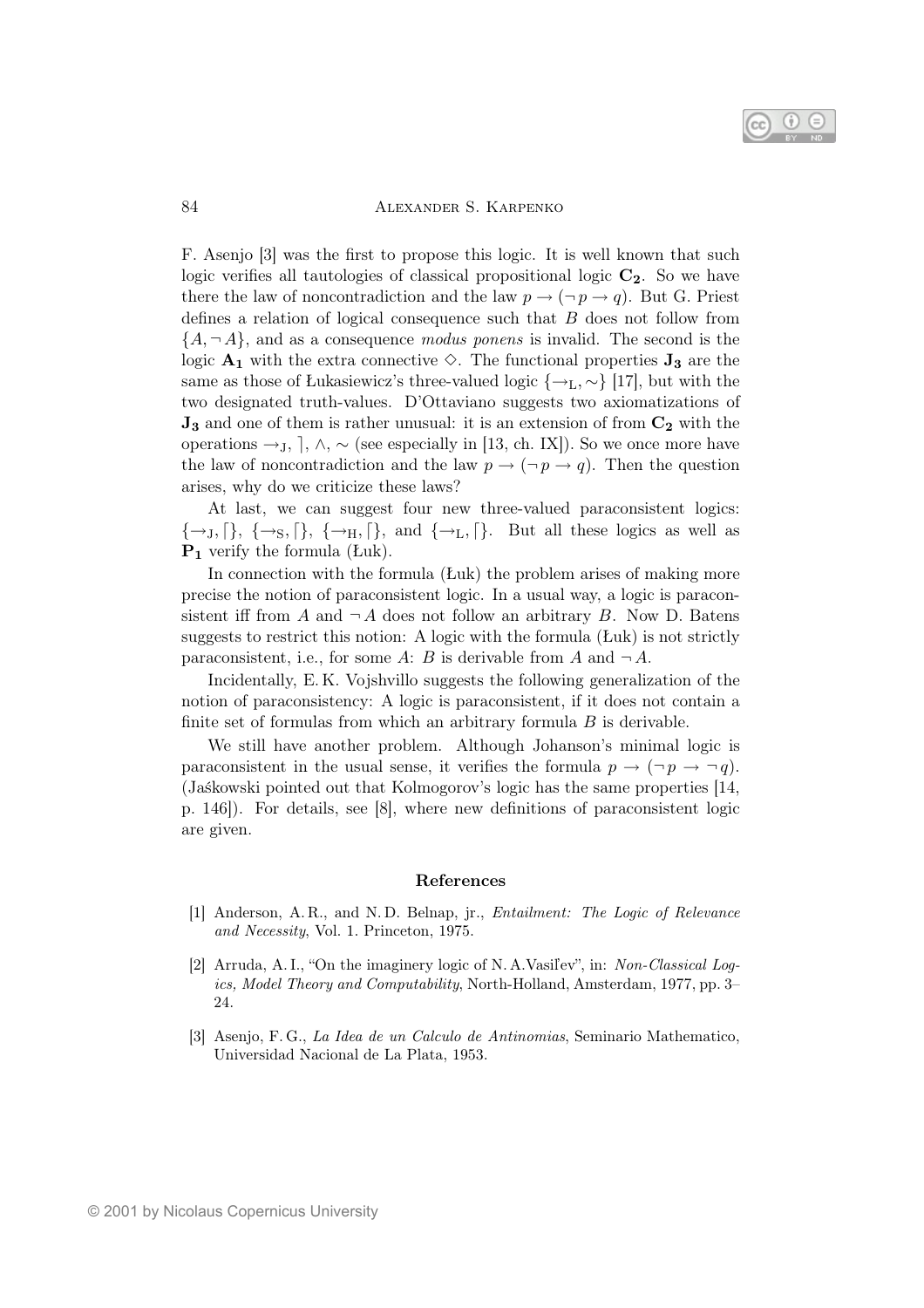- [4] Asenjo, F. G., and J. Tamburino., "Logic of antinomies", Notre Dame Journal of Formal Logic 16, No 1 (1975).
- [5] Avron, A, "On the implicational connective of RM", Notre Dame Journal of Formal Logic 27 (1986), 201–209.
- [6] Avron, A, "On the expressive power of the language of J3", in: Stanisław Jaśkowski Memorial Symposium, Toruń, 1998, p. 42–45.
- [7] Batens, D., "Paraconsistent extensional propositional logics", Logique et Analyse 23, No 90–91 (1980), 127–139.
- [8] Béziau, J., "What is paraconsistent logic?", Relatorios de Pesquisa e Desenvolvimento, Dezembro de 1997 (preprint No 50/97).
- [9] Brady, R., "Completeness proofs for the systems RM3 and BN4", Logique et Analyse 25 (1982), 51–61.
- [10] da Costa, N. C. A., "Calculus propositionnels pour les systémes formels inconsistants", Comptes Rendus Acad. Sci. 257 (1963), 3790–3792.
- [11] da Costa N. C. A., and E. N. Alves, "Relations between paraconsistent logic and many-valued logic", Bulletin of the Section of Logic 10 (1981), p. 185-191.
- [12] D'Ottaviano, I. M. L., and N. C. A. da Costa, "Sur un probléme de Jaśkowski", Comptes Rendus Acad. Sci. 270A (1970), 1349–1343.
- [13] Epstein, R. L., The Semantic Foundations of Logic. Vol. 1: Propositional logic, Kluwer Academic Publishers, Dordrecht, 1990.
- [14] Jaśkowski, S., "Rachunek zdań dla systemów dedukcyjnych sprzecznych", Studia Societatis Scientiarum Torunensis Vol. 1, No 5, Sectio A (1948). (English translation: "Propositional calculus for contadictory deductive systems", Studia Logica 24 (1969), 143–157).
- [15] Karpenko, A. S., "A maximal paraconsistent logic: The combination of two three-valued isomorphs of classical propositional logic", in: Proceedings of the 1st World Congress on Paraconsistency, 1999 (forthcoming).
- [16] Kleene, S. C., "On a notation for ordinal numbers", The Journal of Symbolic Logic 3 (1938), 150–155.
- [17] Łukasiewicz, J., "O logice trójwartościowej", Ruch Filozoficzny 5 (1920), 170– 171. (English translation: "On three-valued logic", in: J. Łukasiewicz, Selected Works, PWN, Warszawa, 1970, pp. 87–88).
- [18] Mortensen, C., "Paraconsistency and  $C_1$ ", in: *Paraconsistent Logic: Essays on* the inconsistent (eds. G. Priest, R. Routley, J. Norman). Philosophia Verlag, München, 1989, pp. 289–305.
- [19] Parks, R. Z., "A note on R-mingle and Sobociński's three-valued logic", Notre Dame Journal of Formal Logic 13 (1972), 227-228.